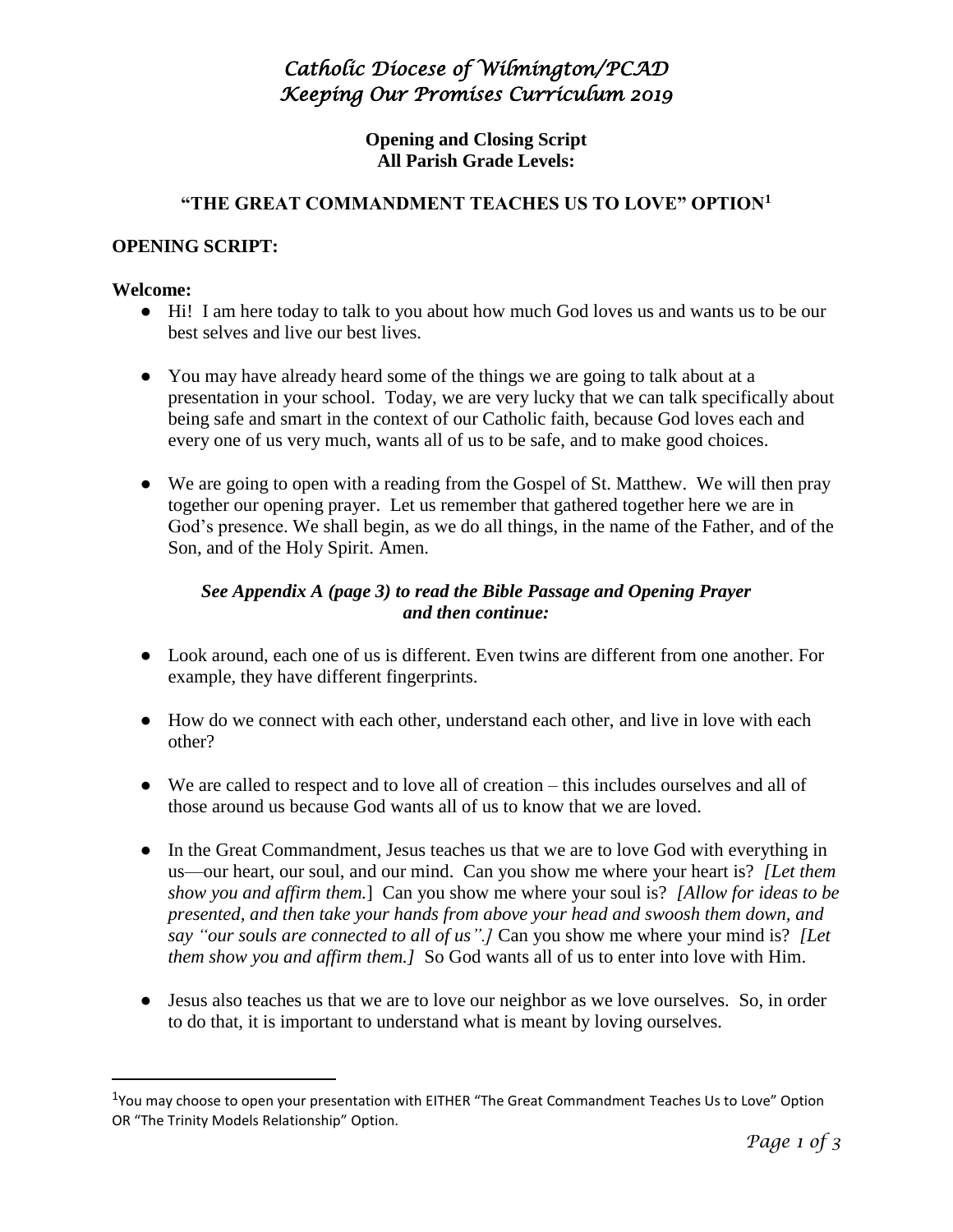# *Catholic Diocese of Wilmington/PCAD Keeping Our Promises Curriculum 2019*

- o How can you love yourself? Loving ourselves is about taking care of ourselves. And, how do we do that? *[Accept answers. Be sure to include the following: Eating properly, staying clean, getting enough sleep, exercising, and asking for help.]*
- $\circ$  So we could say that loving ourselves is not about thinking that we are better than anyone else. It is more about remembering to do the right thing for our health and happiness.
- *Sometimes* it is hard to remember to love ourselves the way Jesus asks us to because, *well*, we mess up; and sometimes it is hard to love and respect everyone because *people do things that are mean and hurtful.*
- God sent His Son, Jesus, to teach us how to be loving even when others are not.
- God wants us to love and to be loved, but God gave us free will to make choices.
- *So*, we have to be smart about our relationships with others, and we have to know how to protect ourselves and others from people who choose to hurt people instead of love people.
- Like I said, you may have heard and talked about some of these things at school. We are talking about them here today because *here* we can talk about God's love for us, and how we are created to be in healthy, loving relationships with others.

### *Continue to follow the scripts according to grade level. At the conclusion of the script, close with the following prayer:*

### **CLOSING PRAYER:**

We close this session with prayer:

Heavenly Father, thank you for our time together. Help us to continue to learn the ways to stay safe and healthy from our families, catechists, and teachers. Help us to be kind to others and to love and pray like you. Together, let us pray the prayer you taught us.

*Our Father...* 

**Amen***.*